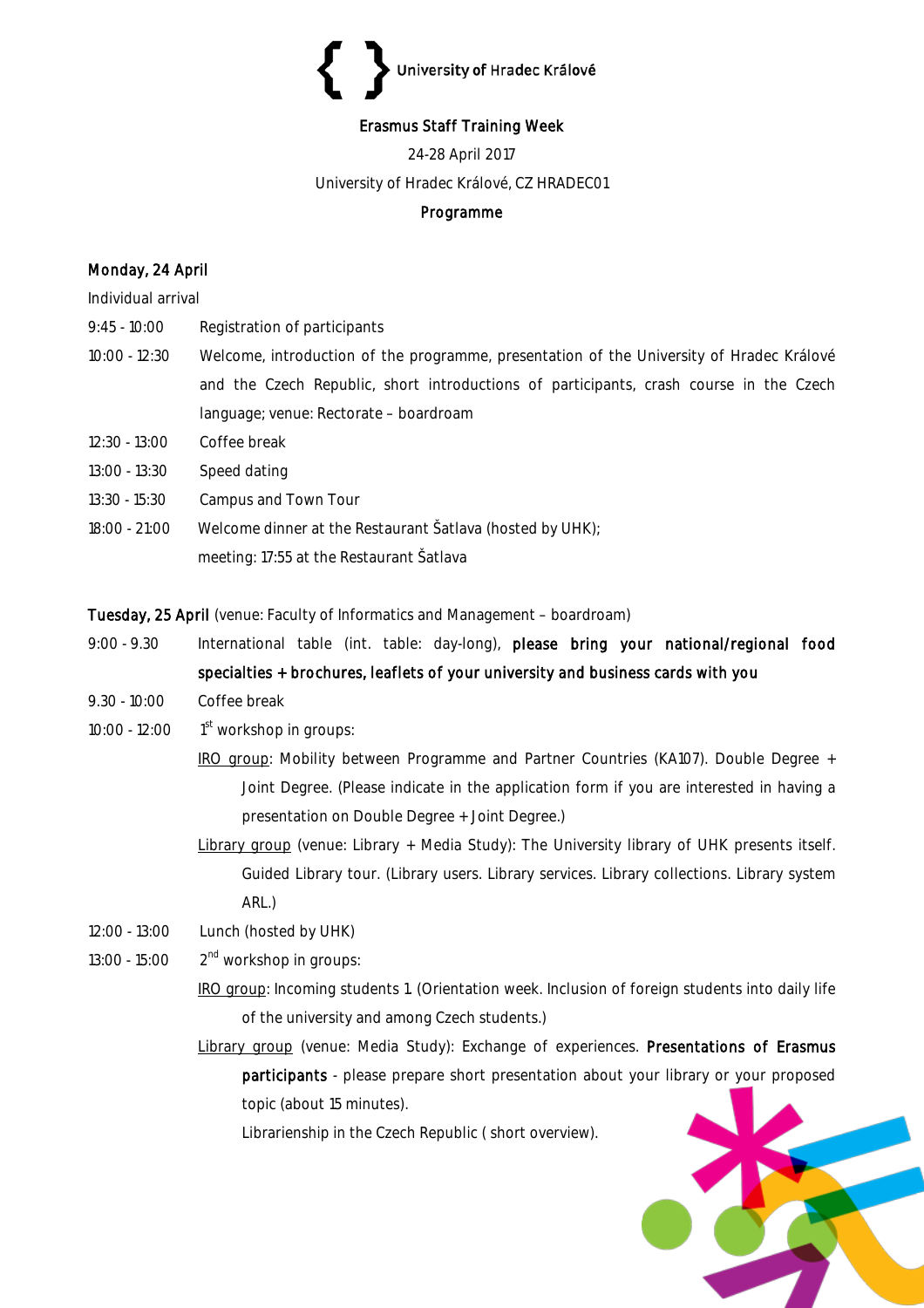## Wednesday, 26 April

8:00 - 19:00 Guided day-long trip to Kuks Hospital and to the Prehistoric Archaeological Park of the University (hosted by UHK, lunch included); meeting: 7:55 in front of the main entrance of UHK Campus

## Thursday, 27 April

- 9:00 12:00 Individual meetings at the counterpart faculties/departments/offices (prearranged by participants before their arrival)
- 13:00 15:00 3 3<sup>rd</sup> workshop in groups: IRO group (venue: Rectorate - boardroam): Incoming students 2 (Safety and security. Offer of study programmes in English.)
	- Library group (meeting: Library): Interesting libraries in Hradec Králové guided tour. (The Episcopal Library in Hradec Králové. The Medical Library of the Faculty of Medicine of the Charles University in Hradec Králové.)
- 15:00 15:15 Coffee break; venue: Rectorate boardroam
- 15:15 16:15 Final conclusions and evaluations of the Erasmus Staff Training Week
- 18:00 21:00 Farewell dinner with Czech Wine Tasting (dinner hosted by UHK, Czech Wine Tasting paid by participants);

meeting: 17:55 at the reception of the Faculty of Informatics and Management

#### Friday, 28 April

9:00 - 11:00 Individual meetings at the counterpart faculties/departments/offices (prearranged by participants before their arrival)

Individual departure

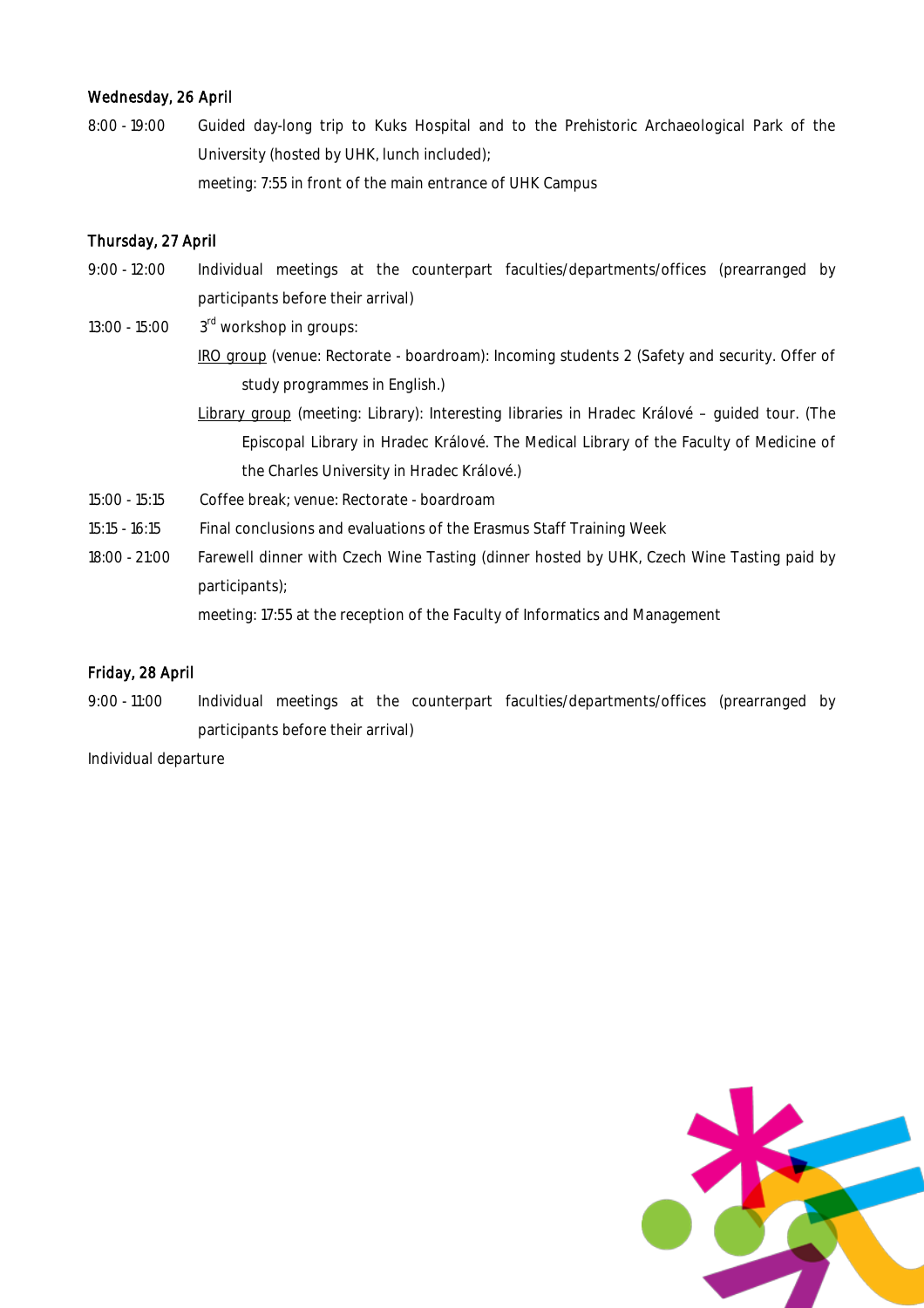

[Map](https://mapy.cz/s/1jsIK) of the city centre (location of the University, restaurants and recommended accommodation facilities).



- UHK Rectorate
- UHK Campus main entrance
- Academic Hostel
- Penzion Amátka
- Hotel Nové Adalbertinum
- Hotel Vacek "Pod věží"
- Hotel Grand
- Boromeum Residence Hotel + Café Vino Boromeum
- Penzion U Jana
- Hotel Alessandria
- Restaurant Šatlava
- Faculty of Informatics and Management
- Faculty of Education
- Philosophical Faculty
- Faculty of Science
- Institute of Social Work
- Main train station
- Main bus station